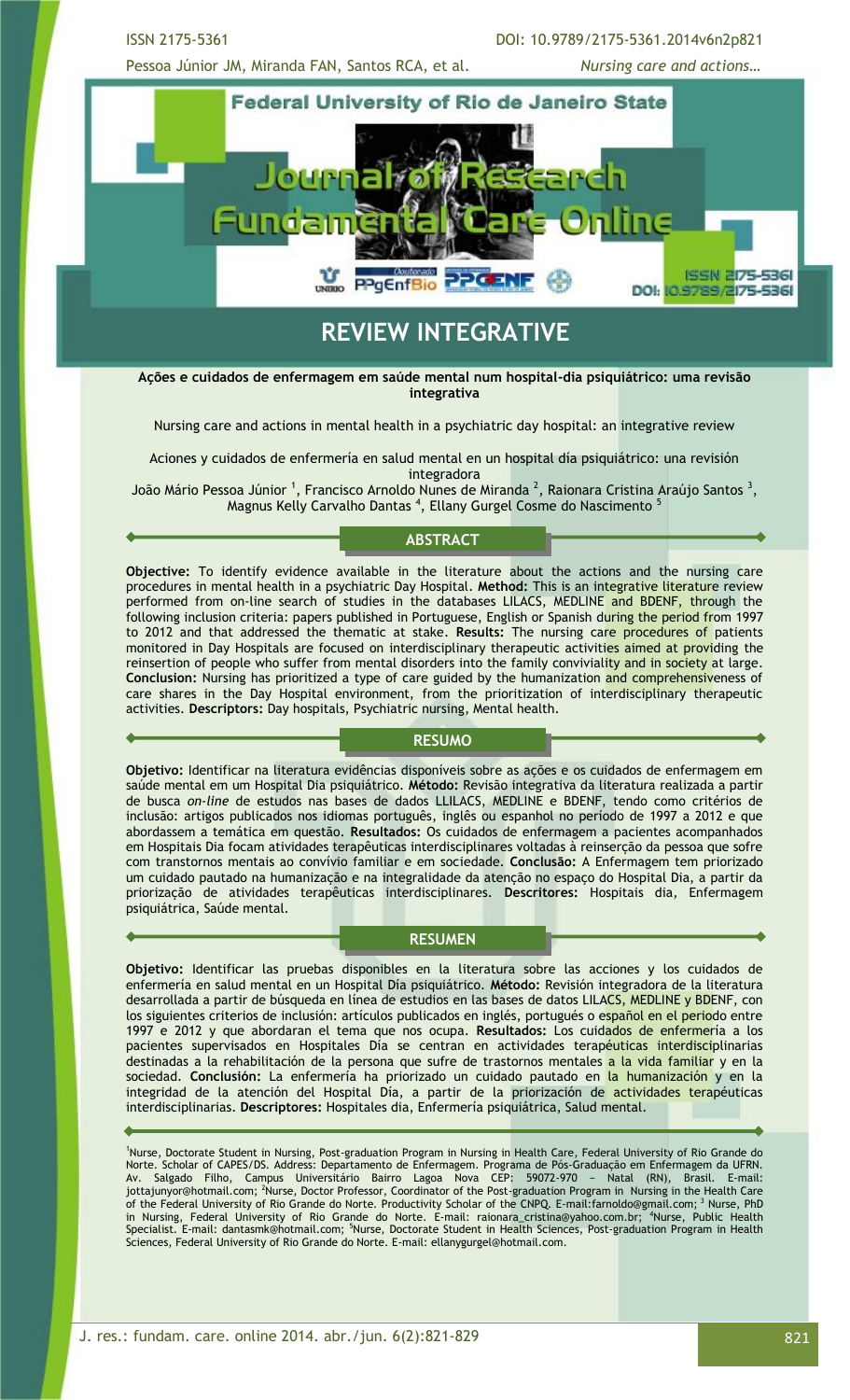### **INTRODUCTION**

sychiatric services for partial admission were adopted in some countries as an important modality of alternative service, as far as that they reflected the sociopolitical scenario of an international historical and social movement, known as Psychiatric Reform (PR), which would change the course of Psychiatry. Among these services, one should highlight the Day Hospital (DH), characterized as an intermediate resource, between total admission and outpatient unit, in mental health care.<sup>1</sup>

The regime of partial admission, as a specific treatment program, is similar to the traditional outpatient model, which is distinguished by the type of served patient: an individual with mental disorders that require more intensive monitoring and by a team of professionals.<sup>1</sup>

In Brazil, this modality of service started to be implemented from 1992, by the Ministry of Health, with a view to strengthening the PR process and fight for deinstitutionalizing and overcoming the manicomial and asylum-based model.<sup>1</sup> The DH are among the possibilities in mental health care to promote social inclusion and rescue citizenship of people with mental disorders. $2-3$ 

The focus of treatment takes place through the family reintegration of those people who suffer from mental disorders, thereby preventing relapses and avoiding total admission. Accordingly, it becomes necessary having the presence of a multiprofessional team for such monitoring, which must usually be composed by psychiatrists, nurses, psychologists, social workers, physical educator, occupational therapist, art therapist, nurse technician, among others.

In this context, the nursing team, as an element inserted in this staff, contributes in the individualized therapeutic project of patients in a DH by means of daily actions and mental health care procedures, through an inter-relational assistance, based on ethics and humanization. Nevertheless, one should highlight the lack of information or clarity, among members of this team, regarding their work process within this space.<sup>4</sup>

Nursing, due to its proximity to people who suffer from mental disorders, in its care process, requires technical and personal ability to consciously think and act in the light of decision-makings located in the scope of its daily routine.

Furthermore, the present study was aimed at identifying evidence available in the literature about the actions and the nursing care procedures in mental health in a psychiatric Day Hospital.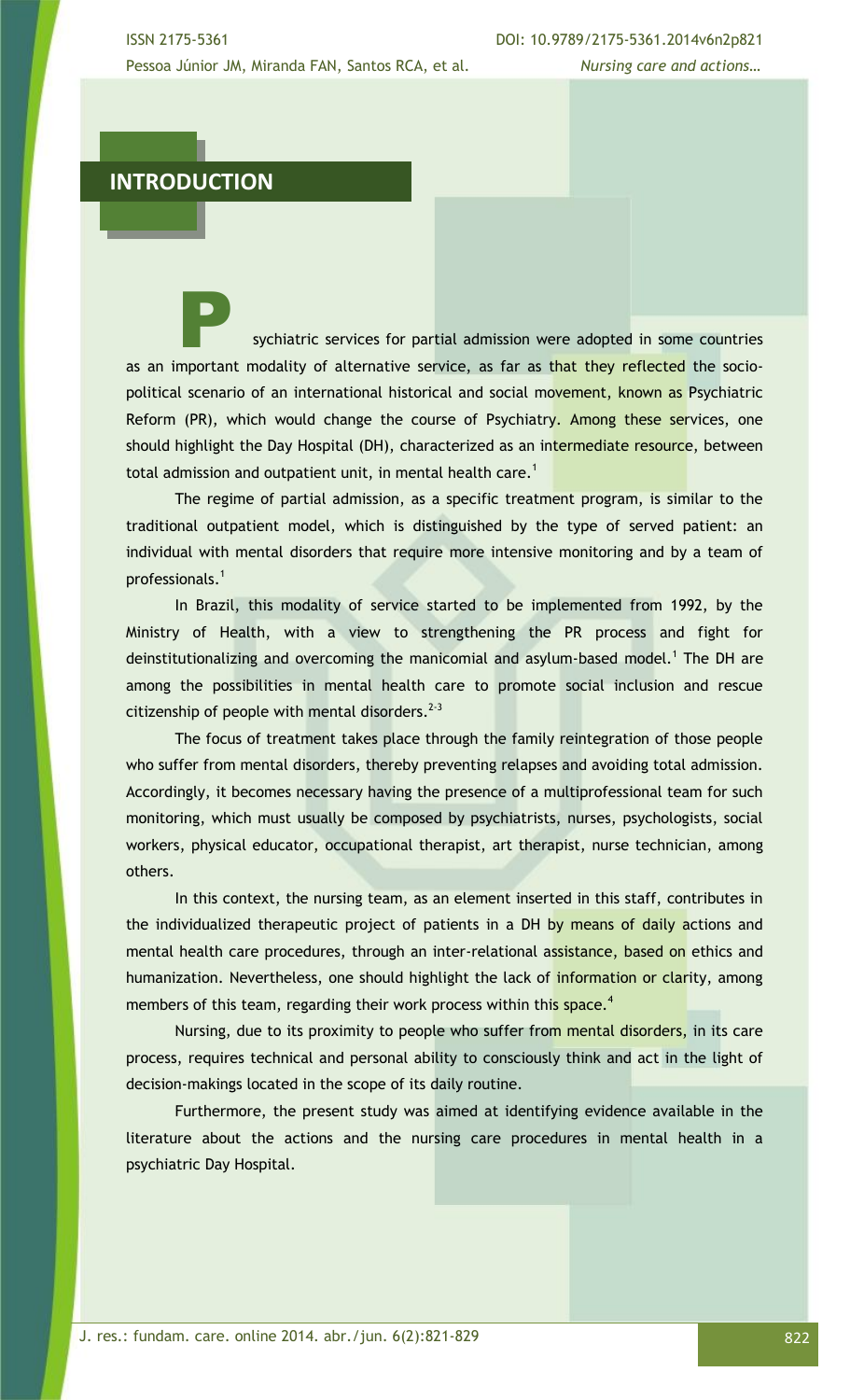## **METHOD**

This is an integrative literature review for being a research method commonly used in the Evidence-Based Practice (EBP), where the results of studies about a certain theme are gathered and synthesized by following a systematic treatment.<sup>5</sup> One should add up the advantages coming from the fact of being a precious method when providing a deepening on the most current and relevant discussions for professional clinical practice in the nursing field.

Overall, the evidence might be classified into seven levels: I - derived from a systematic review or meta-analysis, or coming from controlled randomized clinical trials or arising from clinical guidelines, based on systematic reviews of randomized controlled trials; II - well-designed controlled randomized clinical trial; III - well-designed clinical trials without randomization; IV - well-designed cohort and case-control studies; V - systematic reviews of descriptive and qualitative studies; VI - unique descriptive or qualitative study; and VII - opinion of authorities and/or reports of experts' committee.<sup>5</sup>

With respect to the method, the following steps have been followed:  $1<sup>st</sup>$ ) formulation of the questioning or hypothesis for developing the review;  $2^{nd}$ ) selection of sampling with the identification and collection of relevant studies, through the establishment of inclusion and exclusion criteria;  $3<sup>rd</sup>$ ) definition of the information to be worked on in the analytical process;  $4<sup>th</sup>$ ) assessment of studies;  $5<sup>th</sup>$ ) analysis and discussion of the findings; and  $6<sup>th</sup>$ ) synthesis of knowledge, dissemination of results and conclusion.<sup>5</sup>

The preparation of this review started from the following questioning: what is the evidence available in the scientific literature about the actions and the nursing care procedures in mental health in a psychiatric Day Hospital?

An on-line search of studies was conducted in the databases Latin American and Caribbean Health Science Literature (LILACS), Medical Literature Analysis and Retrieval System Online (MEDLINE) and Brazilian Nursing Database (known as BDENF), which were accessed by means of the Virtual health Library (VHL/BIREME) from the following descriptors: 'Day Hospitals', 'Mental Health', 'Psychiatric Nursing' and 'Nursing Care', in the first half of 2012.

The following criteria were adopted: papers published in Portuguese, English or Spanish during the period from 1997 to 2012 and that addressed aspects linked to the nursing care and actions in mental health in psychiatric Day Hospitals. Duplications and papers that did not meet the criteria were discarded.

The scanning has found 22 papers, which were selected and analyzed. We have opted for performing a descriptive data analysis, with the purpose of enabling the reader to identify the level of evidence.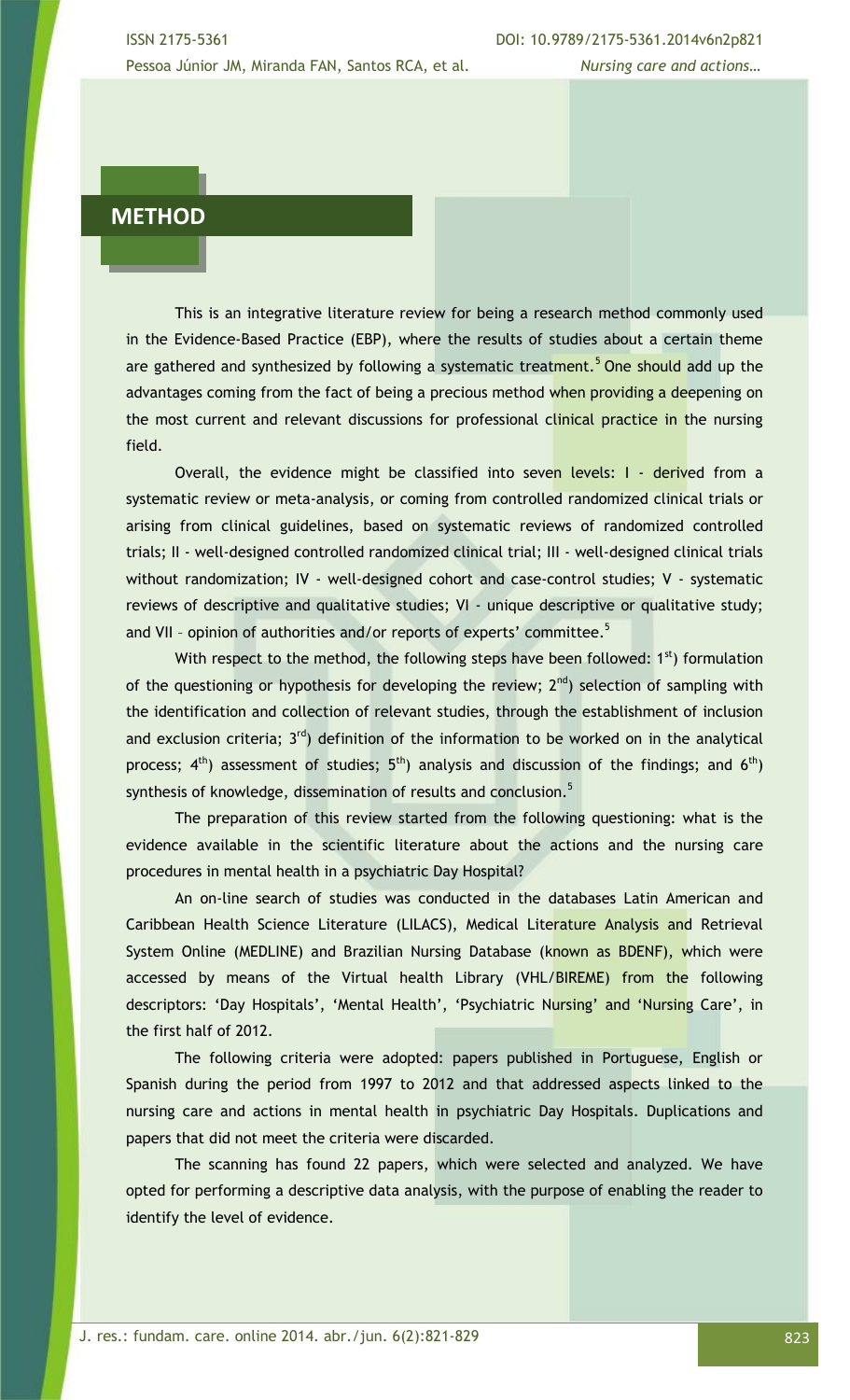# **RESULTS AND DISCUSSION**

The amount of eleven papers was analyzed in this integrative review  $(6-15)$ , which were suited to the study in accordance with the proposed objective and the inclusion criteria (Table 1).

Regarding the publication year, there was a predominance of studies published in 2005 (02), followed by the temporal cutout, 2004 to 1998, all of them containing 01 study. Regarding the origin of the journals, the ten were produced in Brazil.

| Year | <b>Journal</b>               | <b>Authors</b>                                | Design / study<br>purpose                                                                                                                      | E.L. | <b>Conclusion</b>                                                                                                                                                                                   |
|------|------------------------------|-----------------------------------------------|------------------------------------------------------------------------------------------------------------------------------------------------|------|-----------------------------------------------------------------------------------------------------------------------------------------------------------------------------------------------------|
| 1997 | <b>Rev bras</b><br>enferm    | Souza SS <sup>6</sup>                         | Experience<br>report.                                                                                                                          | VI   | The Day Hospital proposes<br>individual activities and group<br>therapeutic shares aimed at<br>reintegrating the patient into<br>society.                                                           |
| 1998 | <b>Rev Bras</b><br>Enferm.   | Mello $R^7$                                   | Qualitative study.<br>Objective: To<br>rescue<br>experiences of<br>nurses in the<br>context of mental<br>health.                               | VI   | The interdisciplinary work in<br>the Day Hospital has been<br>seen as a sine qua non<br>condition to enhance the care<br>of people with severe mental<br>suffering.                                 |
| 2000 | <b>Rev Paul</b><br>Enferm    | Castro RCBR <sup>8</sup>                      | Reflective study.<br>Objective: To<br>understand the<br>current situation<br>of care actions to<br>patients with<br>mental disorders.          | VI   | To rethink the mental health<br>practices, including the<br>nurses' actions.                                                                                                                        |
| 2001 | Rev Latino-Am<br>Enferm      | Kirschbaum<br>DIR, Paula<br>FKC <sup>9</sup>  | Case study.<br>Objective: To<br>verify the action<br>of nurses in<br>mental health<br>services and their<br>relationship with<br>the teamwork. | VI   | It was observed that nurses<br>acquire different positions,<br>according to the organization<br>of the work process for a<br>professional intervention of a<br>critical manner and with<br>quality. |
| 2002 | <b>Rev Esc</b><br>Enferm USP | Kirschbaum<br>DIR, Paula<br>FKC <sup>10</sup> | Qualitative and<br>descriptive study.<br>It has the purpose<br>of characterizing<br>the nursing work<br>conducted in day-<br>services.         | VI   | The nursing activities are<br>addressed to the care of<br>customers related to the<br>Psychosocial Rehabilitation<br>field.                                                                         |

J. res.: fundam. care. online 2014. abr./jun. 6(2):821-829 824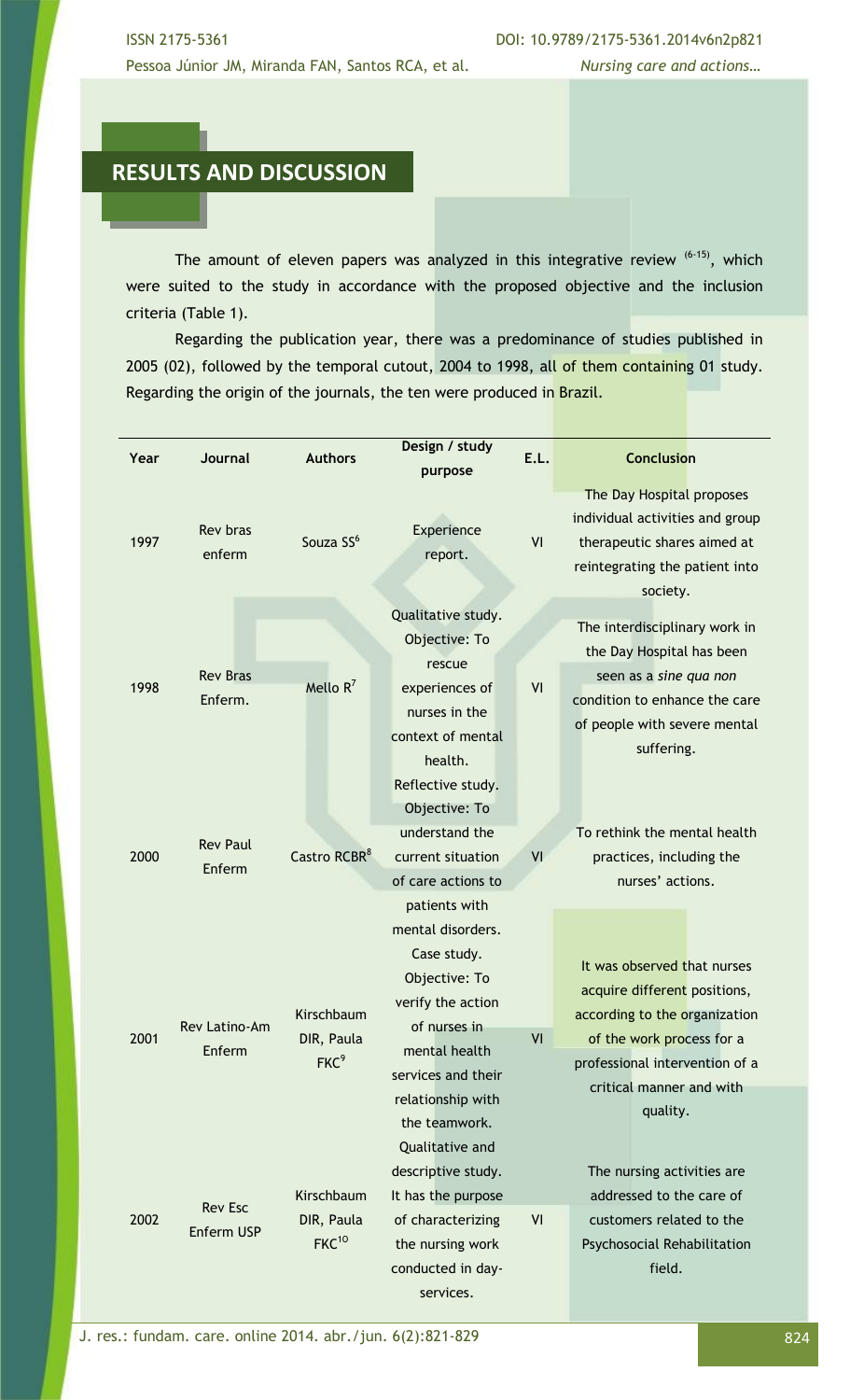ISSN 2175-5361 DOI: 10.9789/2175-5361.2014v6n2p821

Pessoa Júnior JM, Miranda FAN, Santos RCA, et al*. Nursing care and actions…*

| 2003 | Rev Latino-Am<br>Enferm            | Souza MCBM <sup>11</sup>                             | Qualitative study.<br>Objective: To<br>observe and<br>describe the<br>nursing actions in<br>a psychiatric<br>institution.<br>Bibliographical                             | VI | It was evidenced that nursing<br>actions in the psychiatric<br>institution were<br>predominantly of bureaucratic<br>and administrative nature.                                                                                                             |
|------|------------------------------------|------------------------------------------------------|--------------------------------------------------------------------------------------------------------------------------------------------------------------------------|----|------------------------------------------------------------------------------------------------------------------------------------------------------------------------------------------------------------------------------------------------------------|
| 2004 | <b>Rev Bras</b><br>Enferm          | Sueli C,<br>Villela<br>MC, Moraes<br>S <sup>12</sup> | review.<br>Objective: To<br>analyze the<br>nursing care<br>process to<br>patients with<br>mental disorders<br>in external<br>services in<br>relation to the<br>hospital. | VI | It reaffirms the necessity for a<br>humanized approach through<br>interpersonal relationships of<br>patients, nurses and teams<br>responsible for assisting<br>patients with mental<br>disorders.                                                          |
| 2005 | <b>Rev Esc</b><br>Enferm USP       | Silva ATMC <sup>13</sup>                             | Qualitative study.<br>Objective: to<br>learn the nursing<br>work within the<br>Day Hospital,<br>under the<br>perspective of the<br>Psychiatric<br>Reform.                | VI | Nursing work incorporates, in<br>addition to formal, technical-<br>specialized quality, a political<br>quality that indicates a new<br>meaning to the nursing work<br>process.                                                                             |
| 2005 | Rev Latino-am<br>Enferm            | Andrade RLP,<br>Pedrão LJ <sup>14</sup>              | Literature review.<br>Objective: To<br>identify papers<br>that could<br>describe non-<br>traditional<br>therapeutic<br>modalities used<br>by nurses in<br>mental health. | VI | The nurse can use non-<br>conventional therapeutic<br>modalities in the care of<br>patients with mental<br>disorders, provided that they<br>are integrated into an overall<br>therapeutic plan<br>recommended for each user.<br>Adjustment difficulties in |
| 2006 | Esc Anna Nery<br><b>Rev Enferm</b> | Monteiro CB <sup>15</sup>                            | Experience<br>report.                                                                                                                                                    | VI | fulfilling its new role as a<br>nurse of a psychiatric Day<br>Hospital.                                                                                                                                                                                    |

**Table 1 -** Synthesis of studies found about nursing care and actions to patients with mental disorders monitored at psychiatric Day Hospitals, according to publication year, journal, authors, and design type/objective. LILACS, MEDLINE and BDENF, 2012. Caption: E.L. = Evidence Level.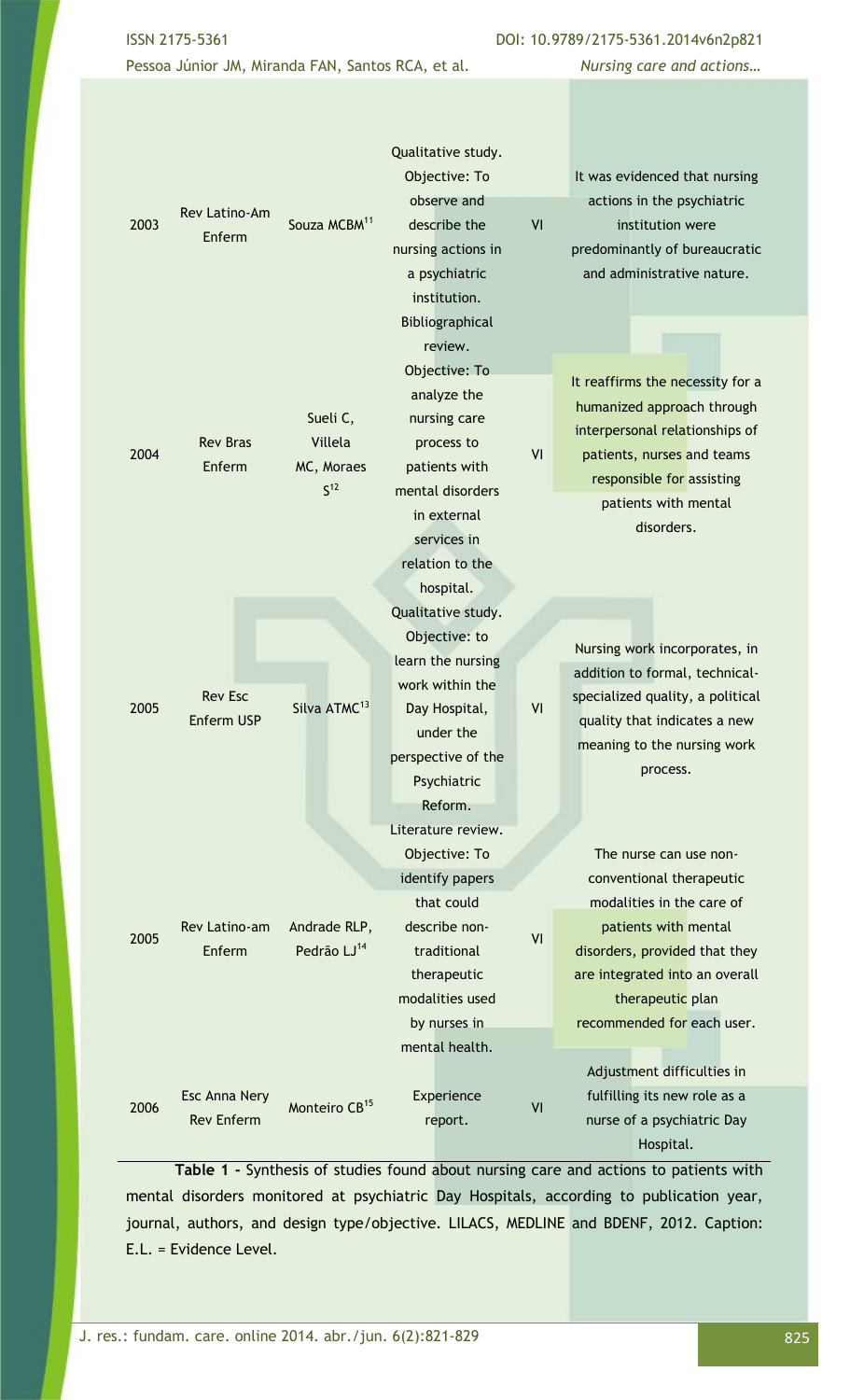As for the type of research design of the analyzed papers, the sample has pointed out: description of experiences in a Day Hospital (02), reflections about nursing care in mental health (02), study about perceptions of nurses who work in DH (02), literature review (02) case study (01) and reflective study (01), whose authorship was composed only of nurses, predominant target audience. Accordingly, it was observed, in relation to the power of evidence obtained in the papers, the level VI in the ten studies, i.e., they did not present strong evidence for clinical application.

The nursing care and actions in mental health have suffered important changes over the long term, specifically with regard to their object of intervention. <sup>11</sup> Formerly, still in the XIX century, there was a professional conduct based on discipline and coercion of patients with mental and behavioral disorders, associated with the accomplishment of procedures, such as hygiene and comfort measures, medication administration, among others.15-16

Throughout the 1950's, under the influence of studies and researches of an American nurse<sup>17</sup>, new perspectives for nursing care were introduced. The main tool of professional practice was based on the professional-patient therapeutic relationship, thereby focusing on the mutual respect present in this process. $17$ 

With the movement of the Psychiatric Reform, strengthened throughout the 1980's in several countries across the world, especially in Brazil, a model of psychiatric care focused on the psychosocial aspect was adopted, with community foundations and that provides the participation of multiprofessional teams in this care shares.<sup>1-4</sup>

In this context, the intermediary services for psychiatric admission were being deployed in the country, including the Day Hospital. The nursing professional, as an integrating member, began to operate in the above mentioned space. Thus, the nursing care process and actions began to incorporate different elements of the historical scenario<sup>1-</sup> 4,6-17 .

Before the results, it was evidenced that the patients monitored in Day Hospitals required a longer hospital stay in contact with their families. From personal experience of the author<sup>6</sup>, nursing care is directed to the teamwork, and the nursing professional is an important link of integration among patients, by making them aware of their active role in their health-disease process.

The interdisciplinarity<sup>7</sup> was highlighted as a key point in the daily practice of the nursing team, given the assistential changes in the mental health care in recent years, especially in daily care centers, which have replaced the asylum-based model and of traditional psychiatric admission. In this sense, it reinforces the role required for health professionals who work in DH to strengthen the interdisciplinary work, with a view to ensuring better nursing care to patients with severe mental disorders and their families.

The principle of comprehensiveness, advocated by the Brazilian Unified Health System (SUS), with other elements for this scenario of practices and skills in mental health, enhances the rescue of subjectivism and of social protagonism of patients with mental disorders.<sup>8</sup> Thus, it emerges the challenge for nurses, as professionals who work in the intermediate services, in the sense of rethinking their attitudes and daily practices, thereby enabling the development of a type of care that point to the dimension of this principle.<sup>8</sup>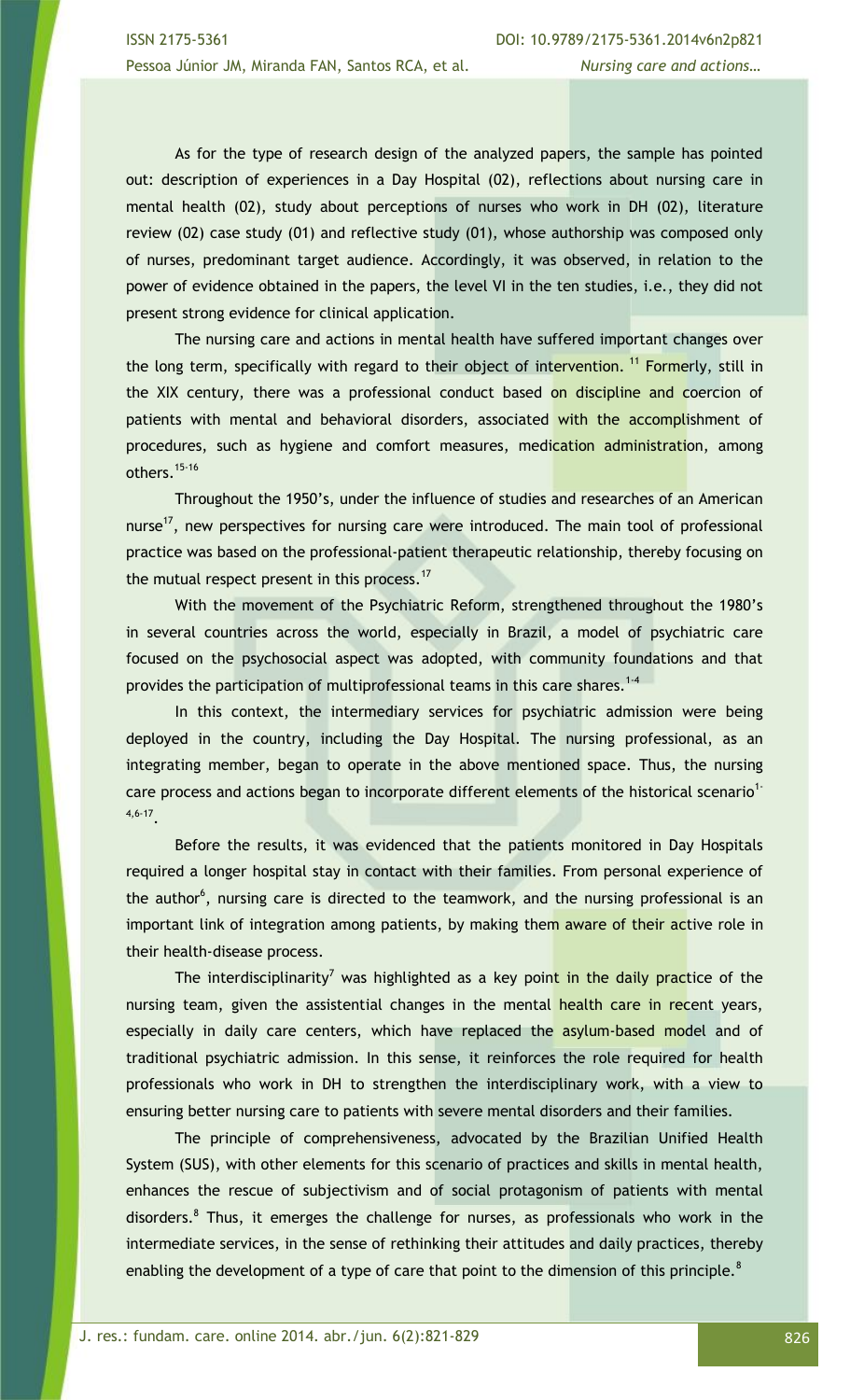The nursing actions in mental health are directly influenced by the teamwork process, whether it is multidisciplinary or interdisciplinary. <sup>9</sup> The insertion and the position exercised by the nursing professional within a health team greatly defines the conduction of its daily professional practice, as well as the theoretical benchmark that underpins it and model of mental health care to be played.<sup>9</sup>

The Psychosocial Rehabilitation is recognized as an important nursing intervention field in the care of patients with mental and behavioral disorders. Nonetheless, one should observe some contradictions present between the proposed theory and the nurses' actions, sometimes compromised by the lack of planning and systematization of their care process.<sup>10</sup>

The predominance of bureaucratic and administrative activities on the part of nurses in a psychiatric service constitutes an obstacle to be exceeded.<sup>11</sup> Usually, it is observed that, due to the scarcity of time, material and human resources, to the entrusted numerous assignments and the professional devaluation itself, the nursing care in mental health ends up being compromised or not happening in a harmonious way.<sup>11</sup>

The humanized approach of nursing care in extra-hospital services was thought as the professional commitment of the team in this service.<sup>12</sup> Interpersonal relationships and the practice of humanization lead to the formation of a bond among professional-patientservice, thereby influencing in the treatment adherence and in the improvement itself of the health environment.

The nursing care contextualized to the PR process must promote mental health practices to ensure deinstitutionalization and rescue of citizenship of patients, mediated not only by technical and intellectual capacity to politically act in the face of the work processes in the DH environment.<sup>13</sup>

In the psychosocial care field, non-traditional alternative therapeutics are also being worked by nurses in mental health services, among which one should highlight music, motor activity, therapeutic monitoring and yoga.<sup>14</sup> They are activities that, when integrated into the individual care plan of patients, bring considerable benefits for them. Therefore, the nursing professional who feels prepared can implement its care shares based on them.

Furthermore, the Nursing training must qualify the professional future for the development of abilities/competences in the face of the challenges and changes brought with the PR and the new logical of intermediate psychiatric services, such as the DH.<sup>15-16</sup> Thus, the care process and the actions performed by nurses in mental health increasingly require initiative, creativity and the establishment of emotional and social bonds.

## **CONCLUSION**

Nursing care procedures to patients with mental disorders have suffered changes in recent years, mainly from the adoption of intermediaries and substitute services network in the care of patients with mental and behavioral disorders. Nursing systematically begins a rupture focused on technical, uncritical, silenced and repressive vision in relation to the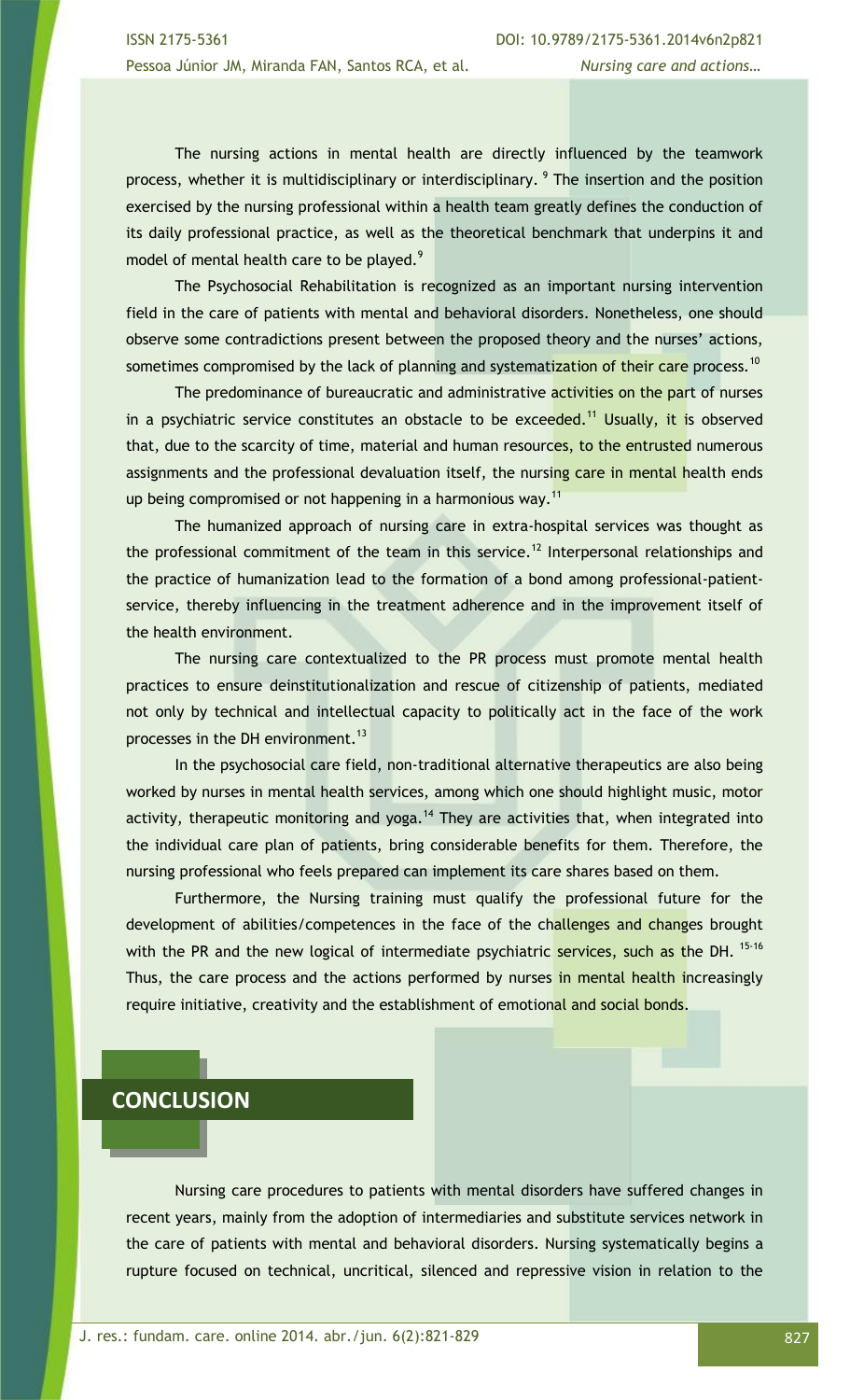past, where people reproduced punctual assistential practices, such as containment/physical control of patients, medication administration, among others.

In the DH environment, it is observed a search for the prioritization of care guided by the humanization and comprehensiveness of care shares, through the prioritization of interdisciplinary therapeutic activities. All are aimed at achieving a common objective, i.e., the reinsertion of people who suffer from mental disorders into the family life and in society at large in line with the PR process. We highlight the interpersonal relationships to create bonds between patients-nurses-families and, therefore, for improving the quality of life.

The papers selected in this integrative review are presented by having low evidence power in the hierarchical level of EBP, level VI, for being studies of qualitative approach and experience reports. Accordingly, the still existing gaps in the scientific literature with regard to health care procedures to patients monitored in DH should be highlighted. Partially, it is justified by the expansion of Psychosocial Care Centers in their several modalities among the Brazilian municipalities, in addition to therapeutic residence services, mental health outpatient units, among others.

Thus, the accomplishment of future investigations within this thematic field becomes essential, in the sense of seeking new evidence and assisting the nurses and their teams in the decision-making process in mental health.

## **REFERENCES**

1. Pessoa Júnior JM, Nóbrega VK, Miranda FAN. Extinção de um serviço psiquiátrico intermediário e as repercussões na atenção à saúde mental. Cienc Cuid Saude. 2011; 10(3):578-584.

2. Miranda FAN, Santos RCA, Azevedo DM, Fernandes RL, Costa TS. Fragmentos históricos da assistência psiquiátrica no Rio Grande do Norte, Brasil. Rev Gaúcha Enferm. 2010;31(3): 475-82.

3. Miranda FAN, Dutra SVO, Júnior JMP, Rangel CT. Opinião dos familiares na estratégia saúde da família sobre doença mental, doente e família. R pesq cuid fundam Online. 2012; 4(4):2901-08.

4. Castro RCBR. Proposta de intervenção de enfermagem em hospital-dia em saúde mental. Rev paul enferm. 2000;19(1):24-33.

5. Mendes KDS, Silveira RCCP, Galvão CM. Revisão integrativa: método de pesquisa para incorporação de evidências na saúde e na enfermagem. Texto Contexto Enferm. 2008;17(4):758-64.6.

6. Souza, Sibele dos Santos. Assistência de enfermagem no Hospital-Dia em Saúde Mental do Jardim Lídia. Rev Bras Enferm. 1997;50(4):545-50.

7. Mello R. A questão da interdisciplinaridade no dia-a-dia da enfermeira que atua em centros de atenção diária de saúde mental. Rev bras enferm. 1998;51(1):19-34.